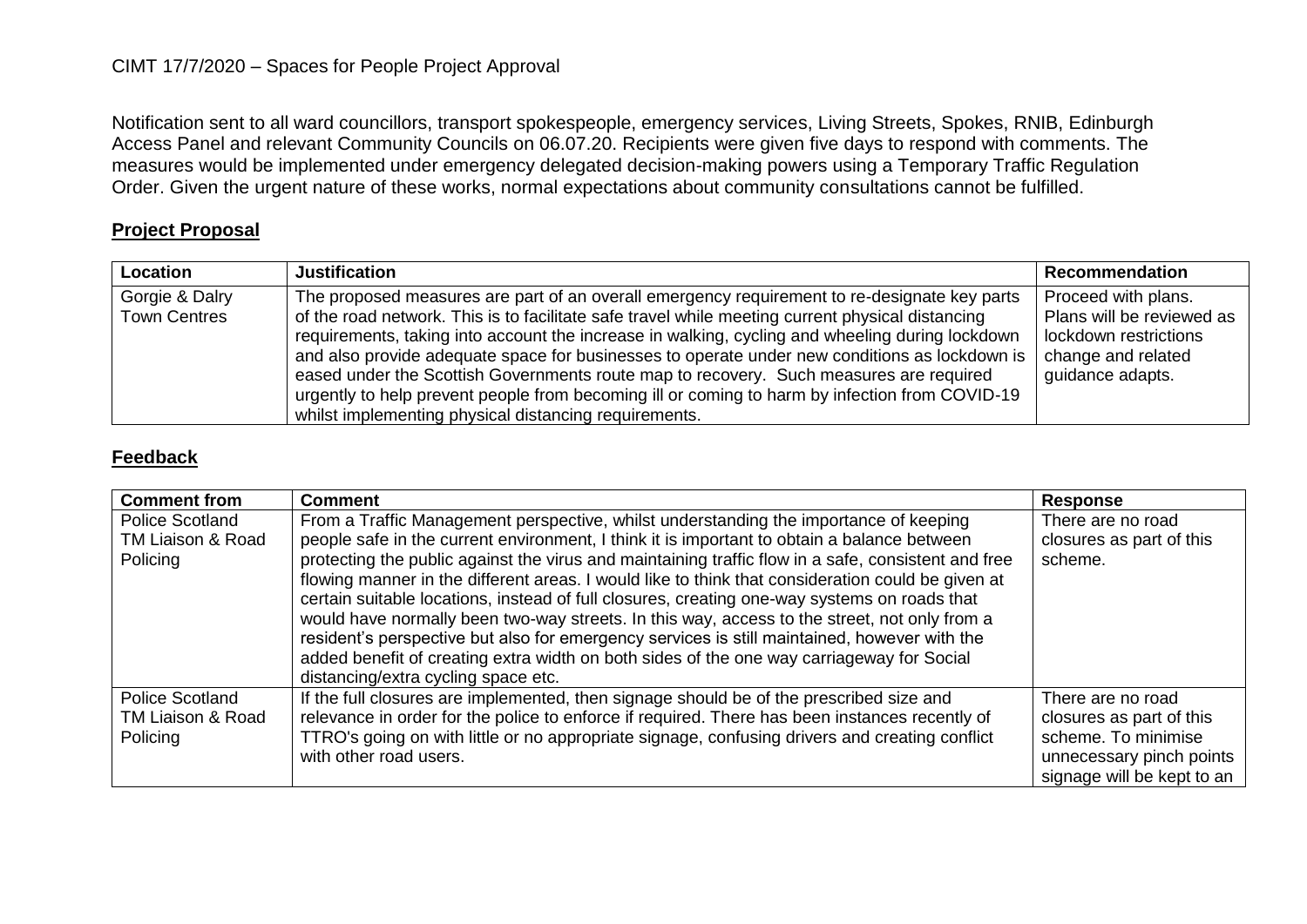|                                                               |                                                                                                                                                                                                                                                                                                                                                                                                                                                                                                                                                                                                                                                                                                                                                                                                                                                                                                                                                                                                                                                                                                                                                         | absolute minimum but<br>will be as per Chapter 8.                                                                                                               |
|---------------------------------------------------------------|---------------------------------------------------------------------------------------------------------------------------------------------------------------------------------------------------------------------------------------------------------------------------------------------------------------------------------------------------------------------------------------------------------------------------------------------------------------------------------------------------------------------------------------------------------------------------------------------------------------------------------------------------------------------------------------------------------------------------------------------------------------------------------------------------------------------------------------------------------------------------------------------------------------------------------------------------------------------------------------------------------------------------------------------------------------------------------------------------------------------------------------------------------|-----------------------------------------------------------------------------------------------------------------------------------------------------------------|
| <b>Police Scotland</b><br>TM Liaison & Road<br>Policing       | The closures/amendments should be subject to constant review with the possiblity of<br>altering/changing the Traffic Management layout if required whilst still affording access to all<br>emergency services.                                                                                                                                                                                                                                                                                                                                                                                                                                                                                                                                                                                                                                                                                                                                                                                                                                                                                                                                          | Schemes will be<br>reviewed at 3 weeks and<br>an agreed frequency<br>beyond.                                                                                    |
| <b>Police Scotland</b><br><b>Specialist Crime</b><br>Division | In regard to the CT aspect Police Scotland wish to raise your awareness of the attached<br>National Security guidance, entitled; Protection of pedestrian queues, against Vehicle as a<br>Weapon (VAW) Attack published in May 2020 by the Centre for the Protection of the National<br>Infrastructure (CPNI)<br>CPNI consider the risk to pedestrians from VAW attack within the UK to remain a "realistic<br>possibility" during the COVID-19 pandemic. Social distancing measures continue to require<br>businesses to manage customer flow and numbers going into premises. This results in the<br>formation of queues, often within open public spaces and busy streets. The possibility exists<br>that we will see an increase in the amount of queues across the country and especially within<br>our "local town centres" in Edinburgh.<br>Under your proposals, we note that you are seeking to remove guard rails and street clutter<br>within these areas, to help achieve safe physical distancing, from this date. The presence of<br>street furniture (e.g. bus stops, signage posts, seating, telephone boxes, litter bins, cycle racks, | Only street furniture that<br>is creating a hazard<br>rather than a benefit will<br>be removed. Most street<br>furniture will remain as it<br>serves a purpose. |
|                                                               | and trees) affords some protection for members of the queuing public against VAW Attack.<br>Whilst the presence of street furniture alone may not stop a determined VAW attack, there is<br>evidence to suggest that it may cause an attacker to avoid the area or drive around such<br>features. Furthermore an attacking vehicle colliding with street furniture may become<br>immobilised, which provides people nearby the opportunity to safely escape.<br>We would strongly advise against the removal of street furniture as described within your<br>proposal, to promote some level of protection for queuing members of the public.<br>In support of this we would urge you consider the last line of the CPNI guidance, which states,<br>"Do Not remove any security features / useful street furniture items without considering<br>protective security in the round."                                                                                                                                                                                                                                                                      |                                                                                                                                                                 |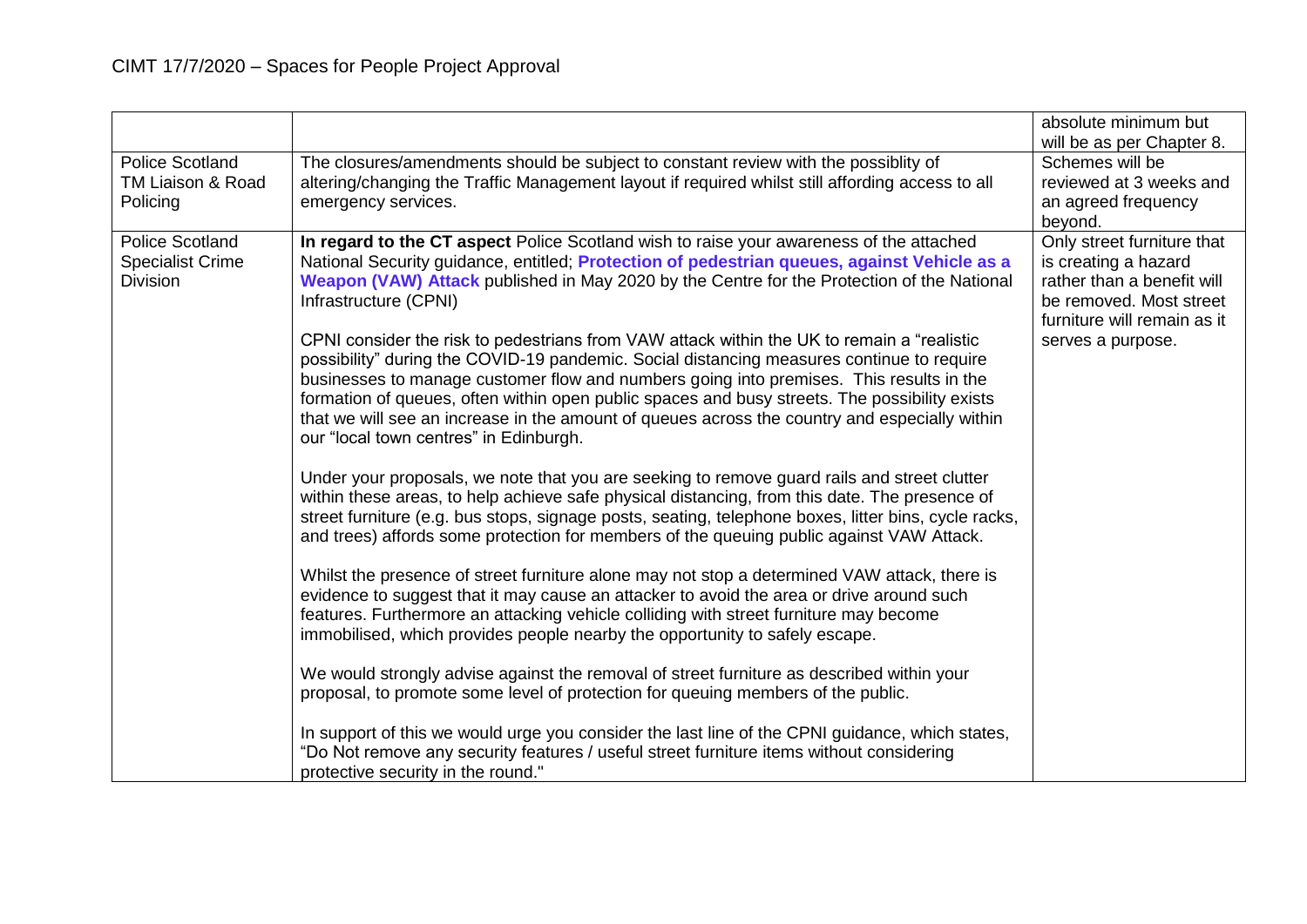| Edinburgh Living<br><b>Streets</b>        | We strongly support the initiative to widen pavements, which in many 'town centre' streets are<br>grossly inadequate. This can only be done in many cases by removing on-street parking and<br>loading, except for essential requirements (such as Blue Badge spaces where appropriate). We<br>appreciate that some shops will want to see these parking and loading spaces retained, but<br>crowded narrow pavements cannot possibly be an attractive environment for encouraging<br>shoppers, may of whom arrive on foot or by public transport. Too much space in high streets is<br>occupied by stationary vehicles. | Parking bays have been<br>utilised where possible to<br>allow footway widening.<br>Consideration has also<br>been given to widening<br>footway's at locations<br>with anticipated queuing. |
|-------------------------------------------|--------------------------------------------------------------------------------------------------------------------------------------------------------------------------------------------------------------------------------------------------------------------------------------------------------------------------------------------------------------------------------------------------------------------------------------------------------------------------------------------------------------------------------------------------------------------------------------------------------------------------|--------------------------------------------------------------------------------------------------------------------------------------------------------------------------------------------|
| Edinburgh Living<br><b>Streets</b>        | We welcome the acknowledgment of the problems caused by clutter and guard rails and would<br>encourage the council to take a much more vigorous approach to removing or relocating items<br>including unnecessary phone boxes, royal mail boxes, telecoms cabinets etc as well as vertical<br>signage on poles, many of which are no longer required since the Traffic Sign Regulations were<br>changed in 2016. Decluttering should take account of the various surveys and audits which<br>Living Streets and others have carried out in recent years in many of the locations.                                        | Only street furniture that<br>is creating a hazard<br>rather than a benefit will<br>be removed. Most street<br>furniture will remain as it<br>serves a purpose.                            |
| <b>Edinburgh Living</b><br><b>Streets</b> | Design details will need to carefully consider and monitor access at bus stops especially for<br>disabled people.                                                                                                                                                                                                                                                                                                                                                                                                                                                                                                        | Access to bus stops will<br>be maintained at all<br>times.                                                                                                                                 |
| Edinburgh Living<br><b>Streets</b>        | Where more outdoor space for businesses is provided (eg 'tables and chairs') it is essential that<br>adequate clear space is provided for pedestrians and that the benefits to walking of widened<br>footways are not swallowed up by added obstructions. It may be that 'tables and chairs' should<br>normally be on reclaimed carriageway space, allowing the pavements themselves to be kept<br>clear.                                                                                                                                                                                                                | Any tables and chairs<br>applications received will<br>take this into account.                                                                                                             |
| <b>Edinburgh Living</b><br><b>Streets</b> | The extensive use of cones, barriers etc will make many streets look like roadworks, and thus<br>risk making shopping streets look pretty ugly - if we actually want them to contribute to moving<br>discussion forward it's important that opportunities are taken to make things look better.<br>Suitable gateway features / signage information for the public on the purpose / benefits of the<br>scheme would be useful.                                                                                                                                                                                            | Phase 1 will be<br>implemented using<br>traditional traffic<br>management (cones etc)<br>which will be replaced<br>with semi-permanent<br>features during phase 2.                         |
| Edinburgh Living<br><b>Streets</b>        | Effective management of schemes is essential, so that cones or barriers that fall over are<br>quickly dealt with. Enforcement of parking and speeding, including a visible role of Police<br>Scotland is important too.                                                                                                                                                                                                                                                                                                                                                                                                  | Noted and agreed. We<br>will work with all relevant<br>stakeholders to ensure<br>effective management of<br>the scheme.                                                                    |
| Edinburgh Living<br><b>Streets</b>        | Temporary bike parking should be installed at suitable locations, where they do not add to<br>pavement clutter.                                                                                                                                                                                                                                                                                                                                                                                                                                                                                                          | This is being taken into<br>consideration for future                                                                                                                                       |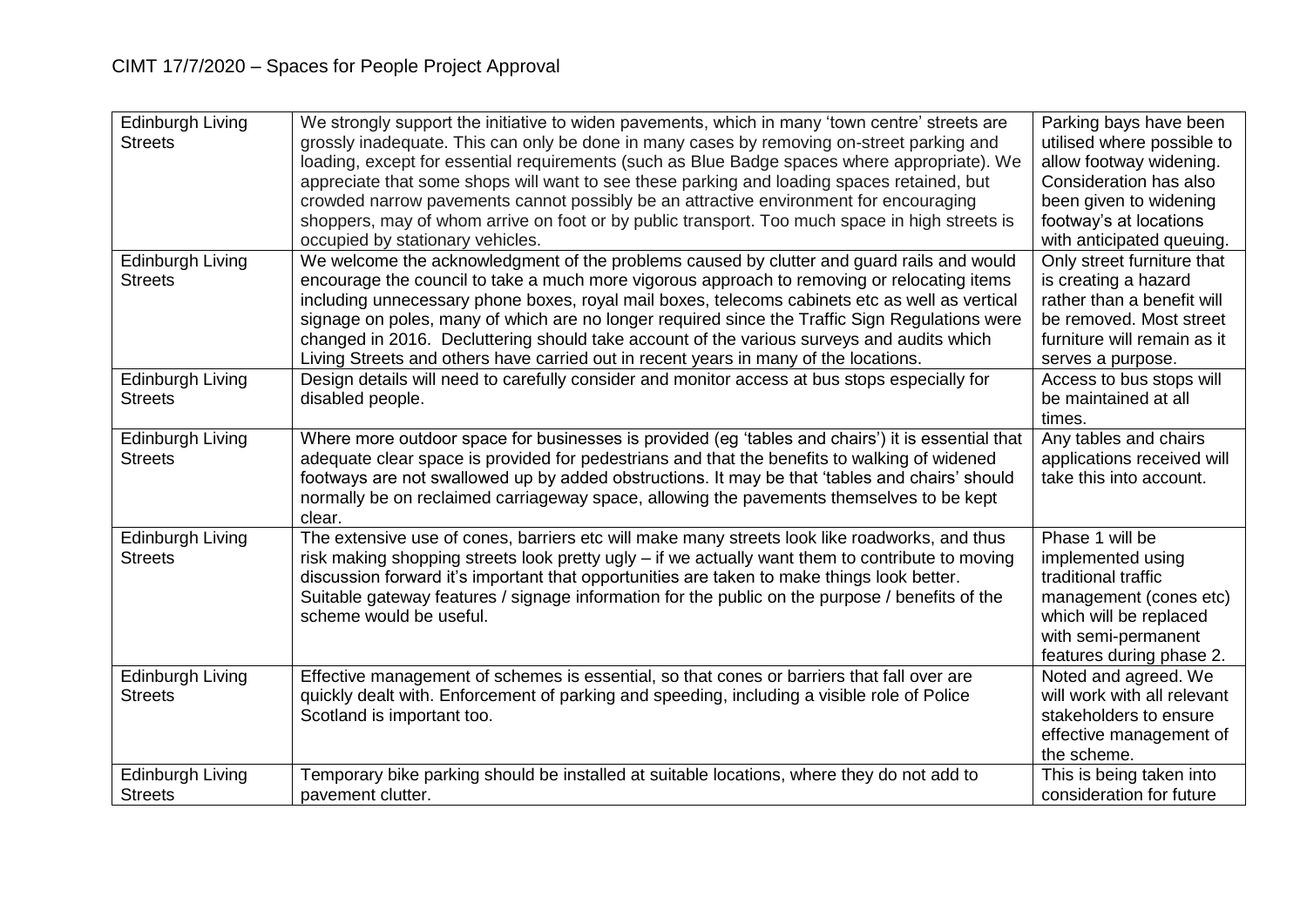|                                           |                                                                                                                                                                                  | phases for the Town<br>Centre projects.                                                                                                                              |
|-------------------------------------------|----------------------------------------------------------------------------------------------------------------------------------------------------------------------------------|----------------------------------------------------------------------------------------------------------------------------------------------------------------------|
| <b>Edinburgh Living</b><br><b>Streets</b> | Monitoring of schemes must collect robust data on walking/footfall.                                                                                                              | We have appointed<br>Sustrans to undertake<br>before and after<br>monitoring at this<br>location.                                                                    |
| <b>Edinburgh Access</b><br>Panel          | If the pavements are widened, there may be a temptation for (even) more cyclists to ride on the<br>pavement. Please take steps to guard against this.                            | Noted. Adequate space<br>remains on the road for<br>cyclists.                                                                                                        |
| <b>Edinburgh Access</b><br>Panel          | Please ensure that parking provision for blue badge holders after the emergency measures<br>have been put in place is comparable to the current provision.                       | The design aims to retain<br>as much of the existing<br>parking/loading bays as<br>possible.                                                                         |
| <b>Edinburgh Access</b><br>Panel          | Please make information available on your website about the exact whereabouts of specific<br>parking spaces so that blue badge holders can plan ahead and easily locate a space. | Yes, plans will be shared.                                                                                                                                           |
| <b>Edinburgh Access</b><br>Panel          | Please distribute these parking spaces individually throughout an area rather than clustering<br>them.                                                                           | The design aims to retain<br>as much of the existing<br>parking/loading bays as<br>possible.                                                                         |
| <b>Edinburgh Access</b><br>Panel          | Please consider putting a time-restriction on some of these places so that blue badge holders<br>can make short shopping trips                                                   | Parking bays will be<br>available to all drivers,<br>where possible. This can<br>be taken into<br>consideration in future<br>phasing of the Town<br>Centre Projects. |
| <b>Edinburgh Access</b><br>Panel          | We are in favour of removing unnecessary clutter. But please take care not to throw the baby<br>out with the bath water. Not all so-called "clutter" is unnecessary              | Only street furniture that<br>is creating a hazard<br>rather than a benefit will<br>be removed. Most street<br>furniture will remain as it<br>serves a purpose.      |
| <b>Edinburgh Access</b><br>Panel          | Please ensure pavement surfaces are safe and well-maintained, especially if engineering work<br>is required to widen them                                                        | Footways and<br>carriageways will be                                                                                                                                 |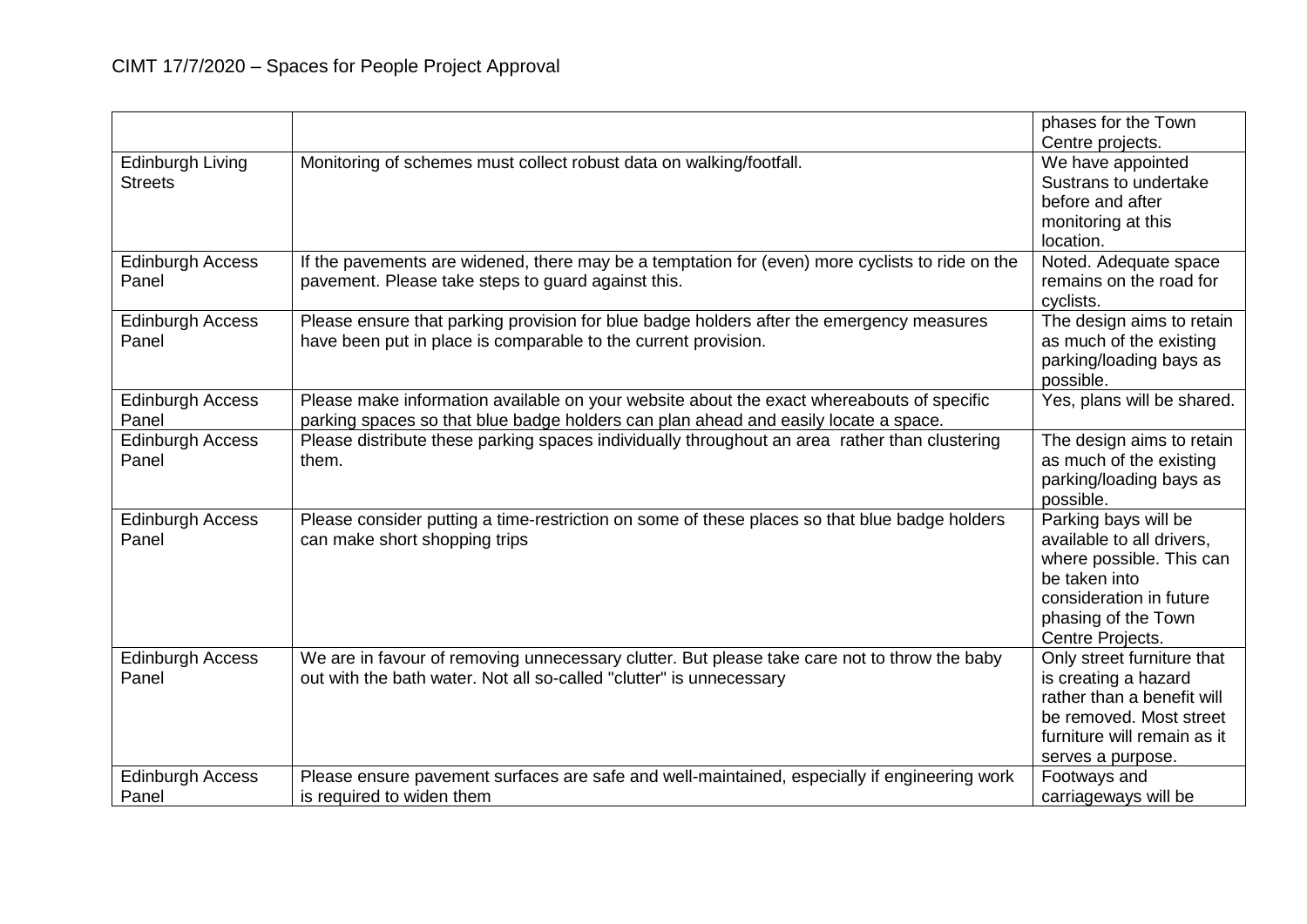|        |                                                                                                                                                                                                                                                                                                                                                                                                                                                                                                                                                                                                                                                                      | inspected, and any<br>defects will be repaired in<br>line with the code of                                                                                                                                                   |
|--------|----------------------------------------------------------------------------------------------------------------------------------------------------------------------------------------------------------------------------------------------------------------------------------------------------------------------------------------------------------------------------------------------------------------------------------------------------------------------------------------------------------------------------------------------------------------------------------------------------------------------------------------------------------------------|------------------------------------------------------------------------------------------------------------------------------------------------------------------------------------------------------------------------------|
| Spokes | In earlier SfP responses, Spokes has welcomed the general principles of this important project.<br>We are, however, disappointed with these schemes because, whilst they rightly extend footway<br>space for pedestrians, full through-traffic capacity has been maintained, generally resulting in<br>little enhanced protection for cycling. Regrettably, it is our view that none of these schemes will<br>encourage new people to start to travel to work or education by bicycle, nor will they assist<br>families to safely cycle in their local Town Centres.<br>1. Such cycling protection as is included, can be characterised as being the left-over space | practice.<br>Where appropriate<br>segregation will be<br>provided during phase 2<br>of each Town Centre<br>project. Through traffic<br>will be maintained as a<br>key route into the city and<br>the existing speed limit of |
|        | between the extended footways and the traffic lanes and has no continuity or segregated<br>protection.                                                                                                                                                                                                                                                                                                                                                                                                                                                                                                                                                               | 20mph will remain<br>unchanged.<br>Where existing road                                                                                                                                                                       |
|        | For instance:<br>on Morningside Road: Footway Widened to Width of Parking Bays. Line for Cycle Lane Outside<br><b>Loading Bay Remains</b><br>that's such a narrow gap, so the majority of cycling will have to be in the main running lanes.<br>- on Dalry Road: Widen F/way by 1.5m Potential Room for Cycleway<br>is more encouraging, but sits in isolation.                                                                                                                                                                                                                                                                                                      | markings can be used as<br>a delineation for cycle<br>lanes until further line<br>marking or temporary<br>measures can be carried<br>out in future phasing.                                                                  |
|        | 2. Even where there are generously wide traffic running lanes, such as on St John's Road,<br>Corstorphine: 4.75m width running lane in either direction to provide additional space for<br>cyclists on the carriageway the opportunity has not been taken to incorporate segregated cycle<br>lanes.                                                                                                                                                                                                                                                                                                                                                                  |                                                                                                                                                                                                                              |
|        | 3. At the same time, no opportunity has been taken to introduce measures to reduce the<br>volume or speed of through traffic; resulting in a distortion of the accepted transport hierarchy,<br>with cycling being squeezed in the middle. People on bikes will be in a single and often<br>narrowed all-traffic lane, thus suffering the fear of traffic behind which is keen to overtake but<br>unable to do so safely. In addition to deterring existing and potential cycle use, and combined<br>with much wider footways, this is likely to increase the prevalence of footway cycling.                                                                         |                                                                                                                                                                                                                              |
|        | 4. This protection of through traffic capacity does nothing to benefit the economies of these                                                                                                                                                                                                                                                                                                                                                                                                                                                                                                                                                                        |                                                                                                                                                                                                                              |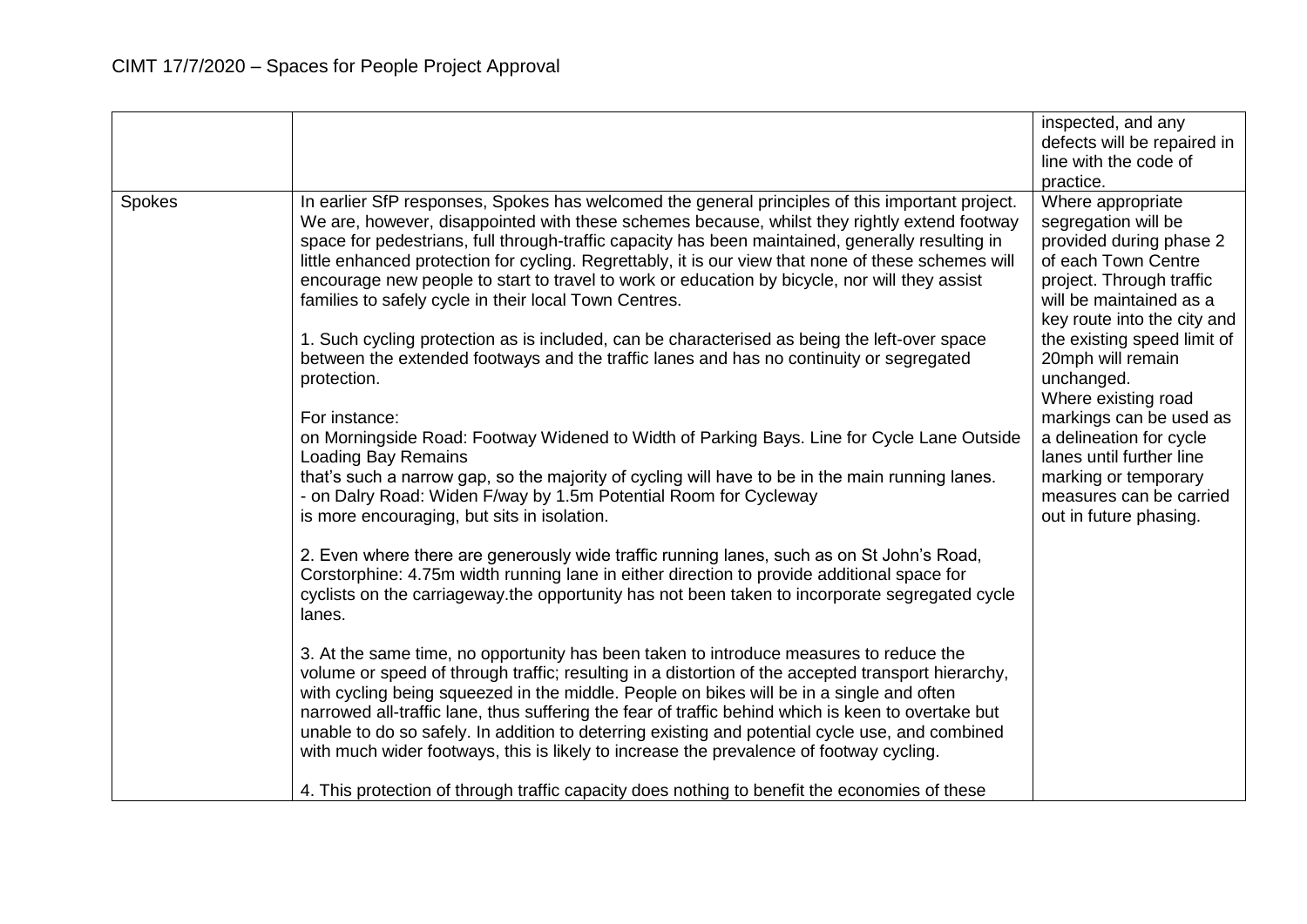|                                    | Town Centres and it could in some cases be reduced by the use of bus gates. For instance,<br>Portobello High Street is by-passed completely by Harry Lauder Road; Gorgie/Dalry is already<br>by passed by the West Approach Road.<br>5. Images are now regularly being seen from cities across the UK where parts of the<br>carriageway on local High Streets have been repurposed for outdoor cafe seating and parklets.<br>Regrettably, we see none of that in these proposals, although hopefully some are planned,<br>especially close to pubs and cafes.                                                                                                                                                                                                                                                                                                                                                                                                                                                                                                                                                                                                                                                                                                                                                                                          |                                                                                                                                                                                    |
|------------------------------------|--------------------------------------------------------------------------------------------------------------------------------------------------------------------------------------------------------------------------------------------------------------------------------------------------------------------------------------------------------------------------------------------------------------------------------------------------------------------------------------------------------------------------------------------------------------------------------------------------------------------------------------------------------------------------------------------------------------------------------------------------------------------------------------------------------------------------------------------------------------------------------------------------------------------------------------------------------------------------------------------------------------------------------------------------------------------------------------------------------------------------------------------------------------------------------------------------------------------------------------------------------------------------------------------------------------------------------------------------------|------------------------------------------------------------------------------------------------------------------------------------------------------------------------------------|
|                                    | <b>Recommendations</b><br>Spokes urges that urgent consideration be given in this phase, or certainly in the next phase, to:<br>1. The creating of segregated cycle lanes on the wider of these Town Centres, such as St<br>John's Road with its 4.75m running lanes.<br>2. Where overall width is limited, the traffic hierarchy principle should kick-in and traffic space<br>reduced, perhaps by the use of speed-calmed one-way streets, with cyclist exemption or<br>busgates.<br>Gorgie/Dalry is substantially in parallel with the West Approach Road, and our Portobello<br>group would like it considered in the next stage for Portobello High Street. At least one such<br>bus-gate should be tested-out in the present phase of proposals.<br>3. Given that these are important and busy shopping streets, and especially where segregated<br>cycle lanes are not provided, the remaining all-traffic lanes should have 15mph speed limits1.<br>4. Every opportunity should be taken to introduce additional cycle parking facilities.<br>5. While we agree with Council's policy to remove guardrail, it's important to be aware that<br>some guardrail is used as cycle parking where facilities don't exist or are at capacity. Please<br>ensure that alternative cycle parking is considered for locations where guardrail is removed. |                                                                                                                                                                                    |
|                                    | This not only supports access for cyclists, but also improves conditions for pedestrians, by<br>avoiding bikes being left in awkward positions on the footway.                                                                                                                                                                                                                                                                                                                                                                                                                                                                                                                                                                                                                                                                                                                                                                                                                                                                                                                                                                                                                                                                                                                                                                                         |                                                                                                                                                                                    |
| <b>Councillor Claire</b><br>Miller | Signage for the proposals should be on the carriageway and not on the footways (temporary or<br>permanent).                                                                                                                                                                                                                                                                                                                                                                                                                                                                                                                                                                                                                                                                                                                                                                                                                                                                                                                                                                                                                                                                                                                                                                                                                                            | All temporary signage will<br>be located on the<br>carriageway. It may not<br>be possible to locate all<br>permanent signage on<br>carriageway due to<br>legislation requirements. |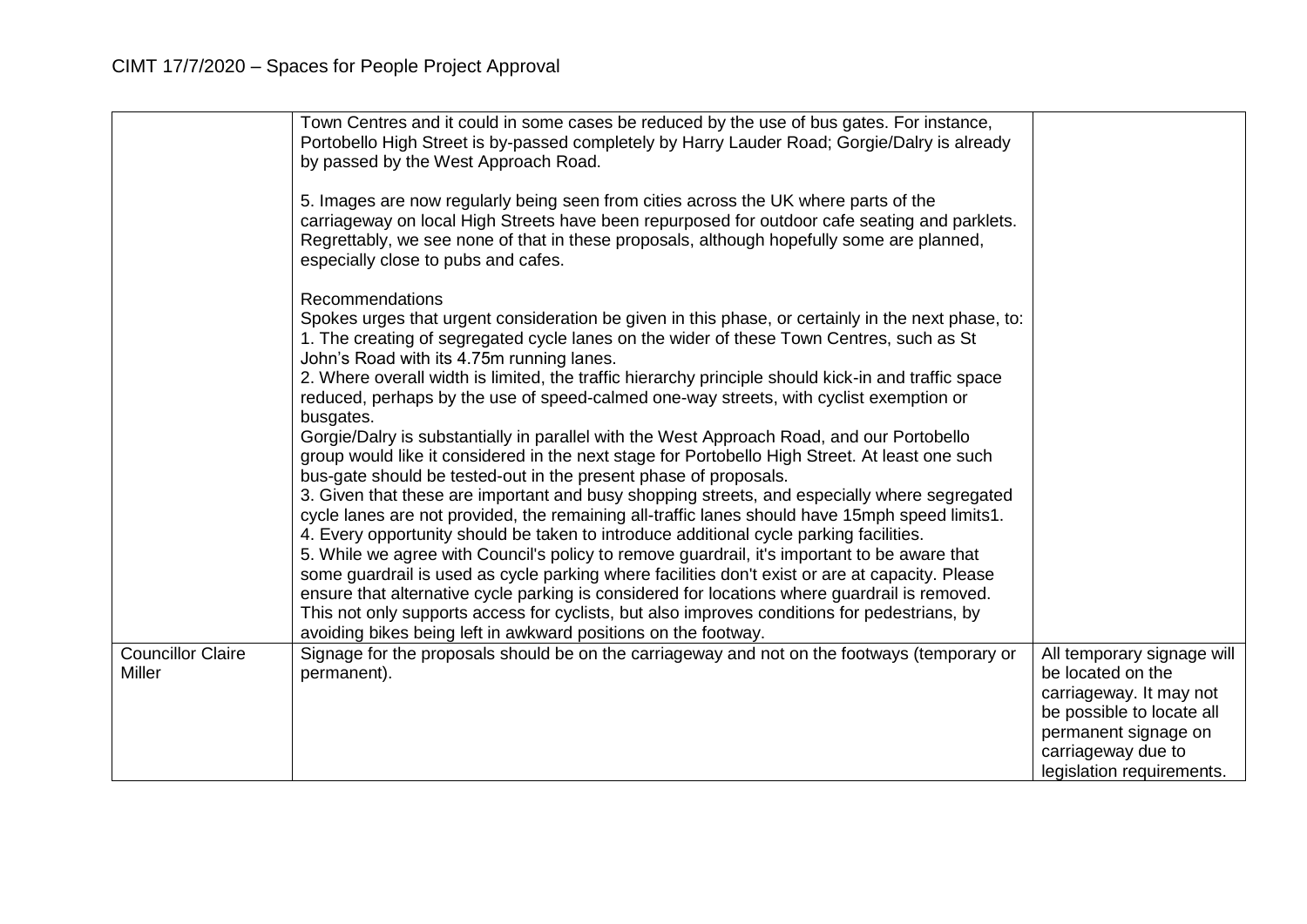|                                                     |                                                                                                                                                                                                                                                                                                                                                                                                                                                                                                                                                                                                                                                                                                                                                                      | This will be taken into<br>consideration.                                                                                                                                                            |
|-----------------------------------------------------|----------------------------------------------------------------------------------------------------------------------------------------------------------------------------------------------------------------------------------------------------------------------------------------------------------------------------------------------------------------------------------------------------------------------------------------------------------------------------------------------------------------------------------------------------------------------------------------------------------------------------------------------------------------------------------------------------------------------------------------------------------------------|------------------------------------------------------------------------------------------------------------------------------------------------------------------------------------------------------|
| <b>Councillor Claire</b><br>Miller                  | People on bikes need to be protected from general traffic. Where there is currently a painted on<br>cycle lane or a bus lane and footways are extended into this dedicated and marked provision<br>should be made for cyclists. Making the route less safe is not acceptable, there needs to be<br>provision.                                                                                                                                                                                                                                                                                                                                                                                                                                                        | This will be taken into<br>consideration for cycle<br>segregation during phase<br>2 of the Town Centre<br>Projects.                                                                                  |
| <b>Councillor Claire</b><br>Miller                  | The footway near the entrance to Dalry Park suffers from a lot of pavement parking for the hot<br>food takeaway. Please can the pavements be protected here with physical infrastructure which<br>prevents any pavement parking.                                                                                                                                                                                                                                                                                                                                                                                                                                                                                                                                     | There are no plans to<br>install more street<br>furniture. This will be<br>reviewed as part of the<br>review of the Gorgie<br>Dalry Town Centre<br>Project.                                          |
| <b>Councillor Claire</b><br>Miller                  | The route via Russell Road, McLeod Street, Murieston Crescent is being used as a cut through<br>and there is a need for measures to ensure drivers are traveling at appropriate speed and with<br>due care and attention.                                                                                                                                                                                                                                                                                                                                                                                                                                                                                                                                            | These streets currently<br>do not fall within the<br>boundary of the town<br>centre for Gorgie/Dalry.                                                                                                |
| <b>Councillor Susan</b><br>Webber                   | I have misgivings about the suspension of the bus lanes, given the sheer number of services<br>and I would like you to consider the long term impact this will have as services pick up and the<br>frequency increases.                                                                                                                                                                                                                                                                                                                                                                                                                                                                                                                                              | This will be taken into<br>consideration.<br><b>Consultation with Public</b><br>Transport is part of the<br>design review process.                                                                   |
| <b>General Public</b><br>(Response to<br>proposals) | 6 public responses received that were broadly in favour of the proposed changes but felt that:<br>They could be improved by having a continuous segregated cycle lane along the full<br>length.<br>Haymarket junction should be included for pavement widening/ ped crossing timing<br>adjustments<br>Gorgie Road/ Dalry Rd junction should be given an all green man phase in the cycle.<br>Gorgie Road / Robertson Avenue junction would benefit from pavement build outs<br>Temporary road closures of residential roads on arterial routes to support<br>pedestrian, wheelchair and cyclist mobility (Wardlaw Place, Wheatfield Street, MacLeod<br>Street, Springwell Place and Caledonian Place closed to motor vehicles at the Gorgie<br>Road/Dalry Road ends) | Please see the response<br>below for each bullet<br>point.<br>Cycle lanes have<br>been shown<br>where the width of<br>the existing<br>carriageway<br>allows.<br>This falls within<br>the boundary of |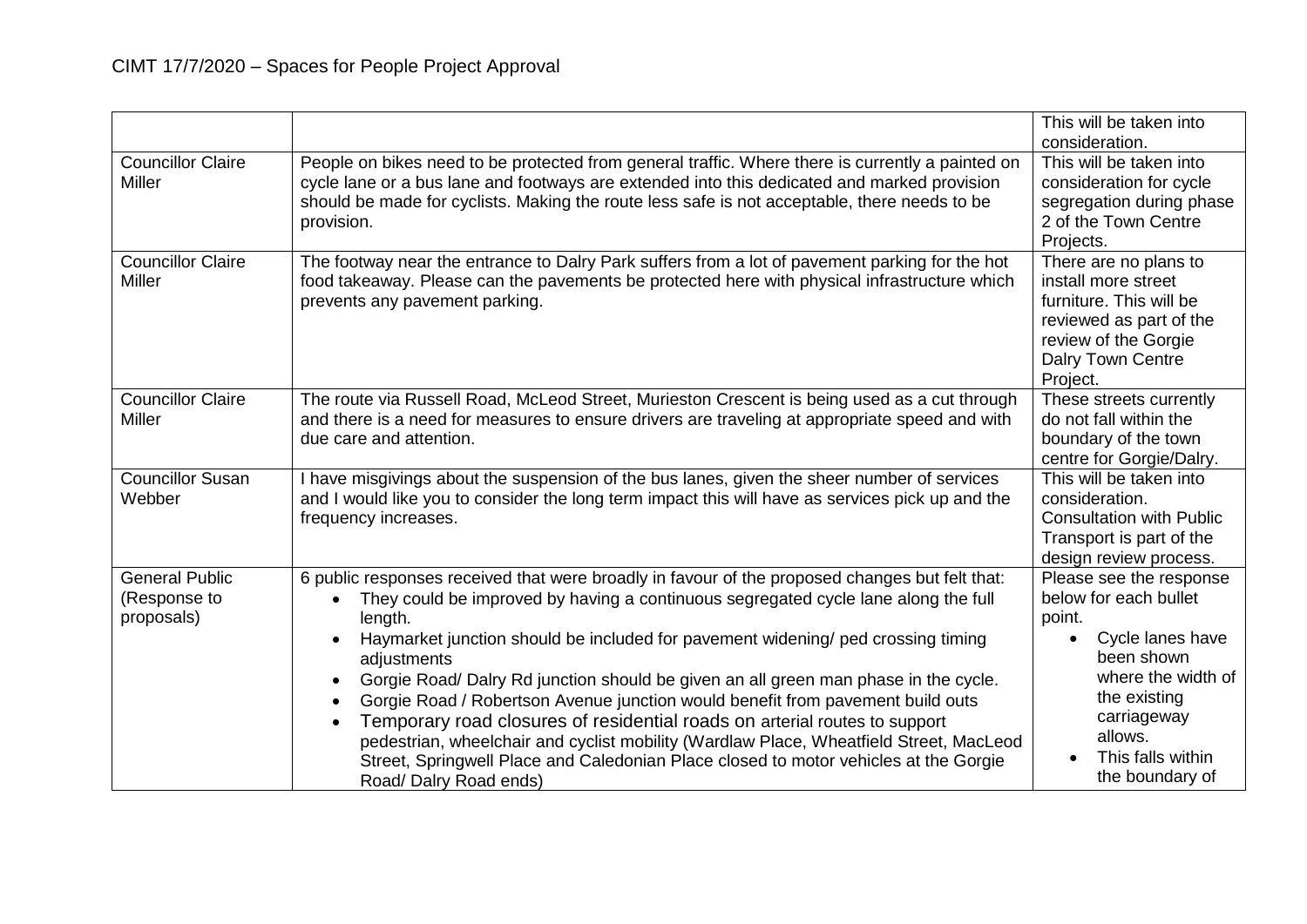|                         |                                                                                                                                                                                                                | the Haymarket<br>Terrace Project.<br>Due to the way<br>the junction<br>signals are<br>synchronised this<br>cannot be<br>accommodated.<br>Build outs are<br>planned on the<br>north west and<br>south west sides,<br>the north east and<br>south east sides<br>have existing<br>build outs.<br>This is not<br>currently included<br>in the designs for<br>Gorgie Dalry but<br>can be taken into<br>consideration for<br>future phasing<br>should it be<br>beneficial to<br>pedestrian/cyclists<br>movement. |
|-------------------------|----------------------------------------------------------------------------------------------------------------------------------------------------------------------------------------------------------------|------------------------------------------------------------------------------------------------------------------------------------------------------------------------------------------------------------------------------------------------------------------------------------------------------------------------------------------------------------------------------------------------------------------------------------------------------------------------------------------------------------|
| Public<br>(Commonplace) | Pavements need to be widened and de-cluttered to support pedestrians and create more space<br>for queuing outside shops/bus stops. Marked pavement areas outside shops/bus stops to assist<br>waiting/queuing. | This is being considered<br>and further improvements<br>to bus stops will be                                                                                                                                                                                                                                                                                                                                                                                                                               |
|                         |                                                                                                                                                                                                                | considered in future                                                                                                                                                                                                                                                                                                                                                                                                                                                                                       |
|                         | Parking should be restricted/suspended to create more space to extend pavements.                                                                                                                               | phasing on the projects.                                                                                                                                                                                                                                                                                                                                                                                                                                                                                   |
|                         |                                                                                                                                                                                                                | Parking is being removed                                                                                                                                                                                                                                                                                                                                                                                                                                                                                   |
|                         | Slow/reduce traffic and improve crossings.                                                                                                                                                                     | where it is necessary to                                                                                                                                                                                                                                                                                                                                                                                                                                                                                   |
|                         |                                                                                                                                                                                                                | allow footway widening.                                                                                                                                                                                                                                                                                                                                                                                                                                                                                    |